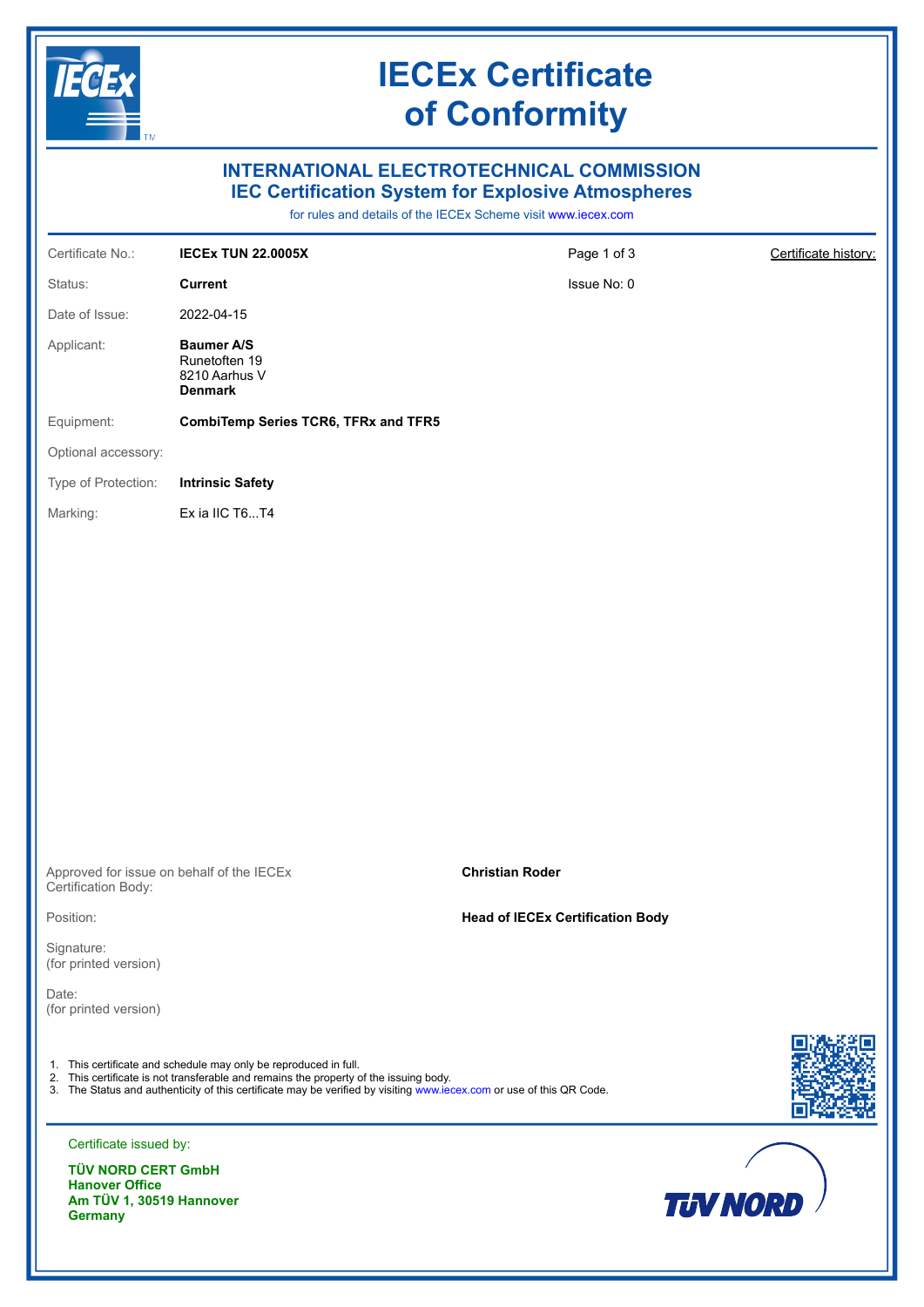| <b>TM</b>                   |                                                                       | <b>IECEx Certificate</b><br>of Conformity |  |
|-----------------------------|-----------------------------------------------------------------------|-------------------------------------------|--|
| Certificate No.:            | <b>IECEX TUN 22.0005X</b>                                             | Page 2 of 3                               |  |
| Date of issue:              | 2022-04-15                                                            | Issue No: 0                               |  |
| Manufacturer:               | <b>Baumer A/S</b><br>Runetoften 19<br>8210 Aarhus V<br><b>Denmark</b> |                                           |  |
| Manufacturing<br>locations: | <b>Baumer A/S</b><br>Runetoften 19<br>8210 Aarhus V<br><b>Denmark</b> |                                           |  |

This certificate is issued as verification that a sample(s), representative of production, was assessed and tested and found to comply with the IEC Standard list below and that the manufacturer's quality system, relating to the Ex products covered by this certificate, was assessed and found to comply with the IECEx Quality system requirements.This certificate is granted subject to the conditions as set out in IECEx Scheme Rules, IECEx 02 and Operational Documents as amended

#### **STANDARDS** :

The equipment and any acceptable variations to it specified in the schedule of this certificate and the identified documents, was found to comply with the following standards

| IEC 60079-0:2017<br>Edition:7.0  | Explosive atmospheres - Part 0: Equipment - General requirements              |
|----------------------------------|-------------------------------------------------------------------------------|
| IEC 60079-11:2011<br>Edition:6.0 | Explosive atmospheres - Part 11: Equipment protection by intrinsic safety "i" |

This Certificate **does not** indicate compliance with safety and performance requirements other than those expressly included in the Standards listed above.

#### **TEST & ASSESSMENT REPORTS:**

A sample(s) of the equipment listed has successfully met the examination and test requirements as recorded in:

Test Report:

[DE/TUN/ExTR22.0003/00](https://www.iecex-certs.com/#/deliverables/REPORT/81537/view)

Quality Assessment Report:

[DE/TUN/QAR13.0001/02](https://www.iecex-certs.com/#/deliverables/REPORT/44712/view)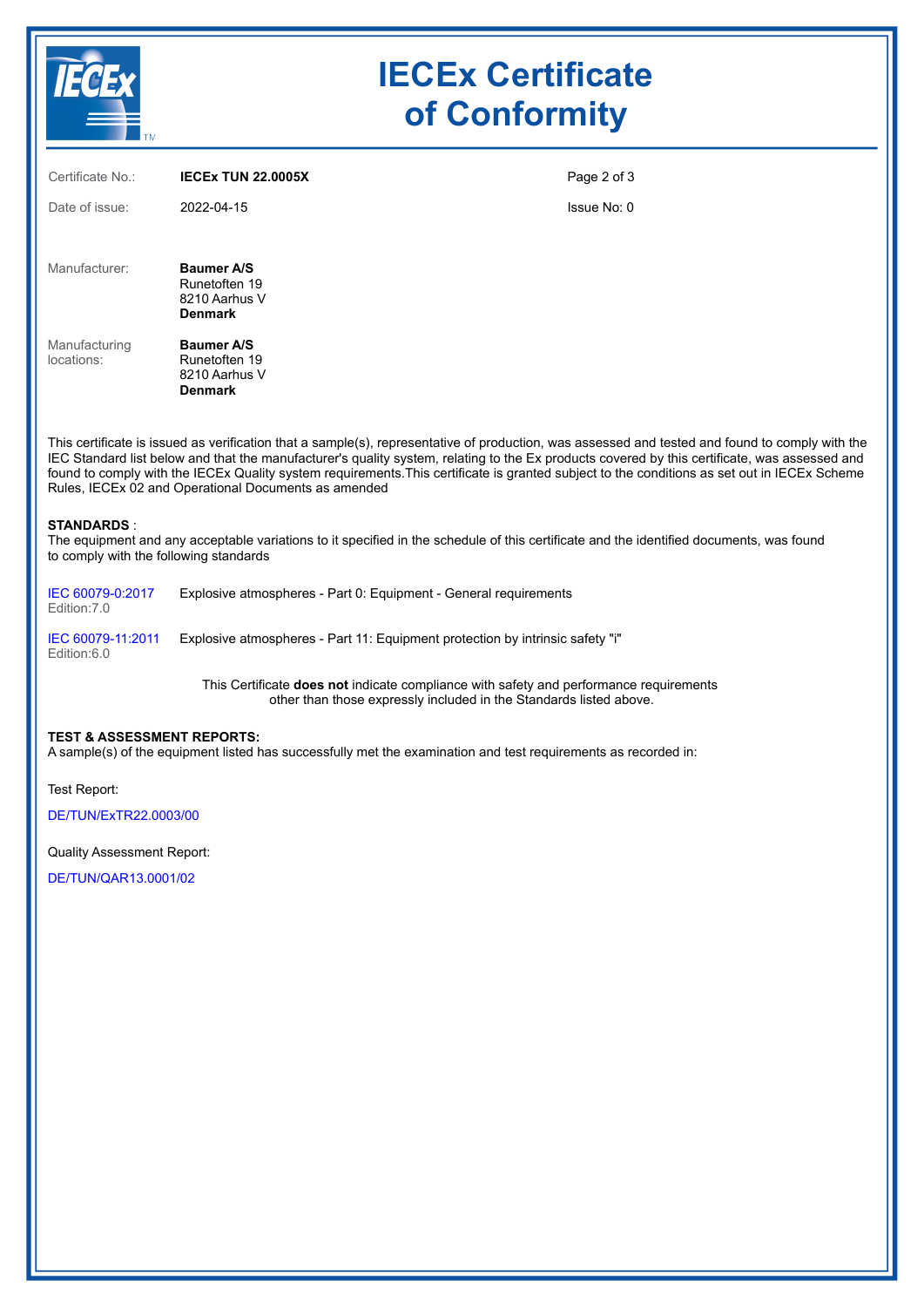

# **IECEx Certificate of Conformity**

Certificate No.: **IECEx TUN 22.0005X**

Date of issue: 2022-04-15

Page 3 of 3 Issue No: 0

## **EQUIPMENT:**

Equipment and systems covered by this Certificate are as follows:

The CombiTemp Series comprises a series of basic ATEX Certified elements, which can be combined to various temperature sensors and transmitters as a building block system.

The components in the system are:

- 1. Enclosure: DIN form B, Ø80 mm and Ø55 mm stainless steel
- 2. Process connection back or side mounted see datasheet
- 3. Flex Top transmitters: 2202, 2203, 2204, 2212 or 2222
- 4. CombiView (display)
- 5. Resistance Temperature Detector

### **TFR5**:

CombiTemp™ TFR5 is a temperature sensor, based on RTD technology, which is designed for wall mounting or pipe mounting outdoor or indoor use, e.g. cold stores, freezing rooms or production facilities. CombiTemp™ TFR5 comprises a series of basic elements which can be combined in various ways to a CombiTemp TFR5 temperature sensor. The product offers great flexibility in respect to modification, service and maintenance. The sensor can be made to feature a RTD output signal or with a built in FlexTop™ temperature transmitter types 2202, 2203, 2204, 2212, 2222 with 4-20mA or HART output. Available with or without display.

#### **TCR6**:

CombiTemp™ TCR6 is a temperature sensor, based on RTD technology, which is designed and produced to meet the requirements in general industry where threaded connections are used. CombiTemp™ TCR6 comprises a series of basic elements which can be combined in various ways to a CombiTemp TCR6 temperature sensor. The product offers great flexibility in respect to modification, service and maintenance. The sensor can be made to feature a RTD output signal or with a built in FlexTop™ temperature transmitter types 2202, 2203, 2204, 2212, 2222 with 4-20mA or HART output. This temperature transmitter is complementary to the CombiTemp product program with DIN B head (housing) in combination with mainly industrial process connections.

## **TFRx:**

CombiTemp™ TFRx is a temperature sensor, based on RTD technology, which is designed and produced to meet the requirements for hygienic use and for general industry where threaded connections are used. CombiTemp™ TFRx comprises a series of basic elements which can be combined in various ways to a CombiTemp TFRx temperature sensor. The product offers great flexibility in respect to modification, service and maintenance. The sensor can be made to feature a RTD output signal or with a built in FlexTop™ temperature transmitter types 2202, 2203, 2204, 2212, 2222 with 4-20mA or HART output. Available with or without display.

#### **SPECIFIC CONDITIONS OF USE: YES as shown below:**

- 1. The CombiView DFON is equipped with a specific foil, to reduce potential electrostatic hazards. If the foil is damaged, the CombiTemp device has to be disassembled from EPL Ga enviroments.
- 2. The enclosures for the CombiTemp devices were tested with a low risk of impact. Hence the installation of the devices has to be done, in such a way that only a low risk of mechanical impact can occur.
- 3. The enclosure material of the DIN B housing is made of aluminium, hence the installation in EPL Ga areas has to ensure that mechanical sparks or friction is excluded.
- 4. The "FlexProgrammer" configuring unit shall only be connected to the transmitter outside of the hazardous area. The manual shall be followed for the programming.

#### **Annex:**

[Attachment to IECEx TUN 22.0005X issue No.0.pdf](https://www.iecex-certs.com/#/deliverables/CERT/59586/view)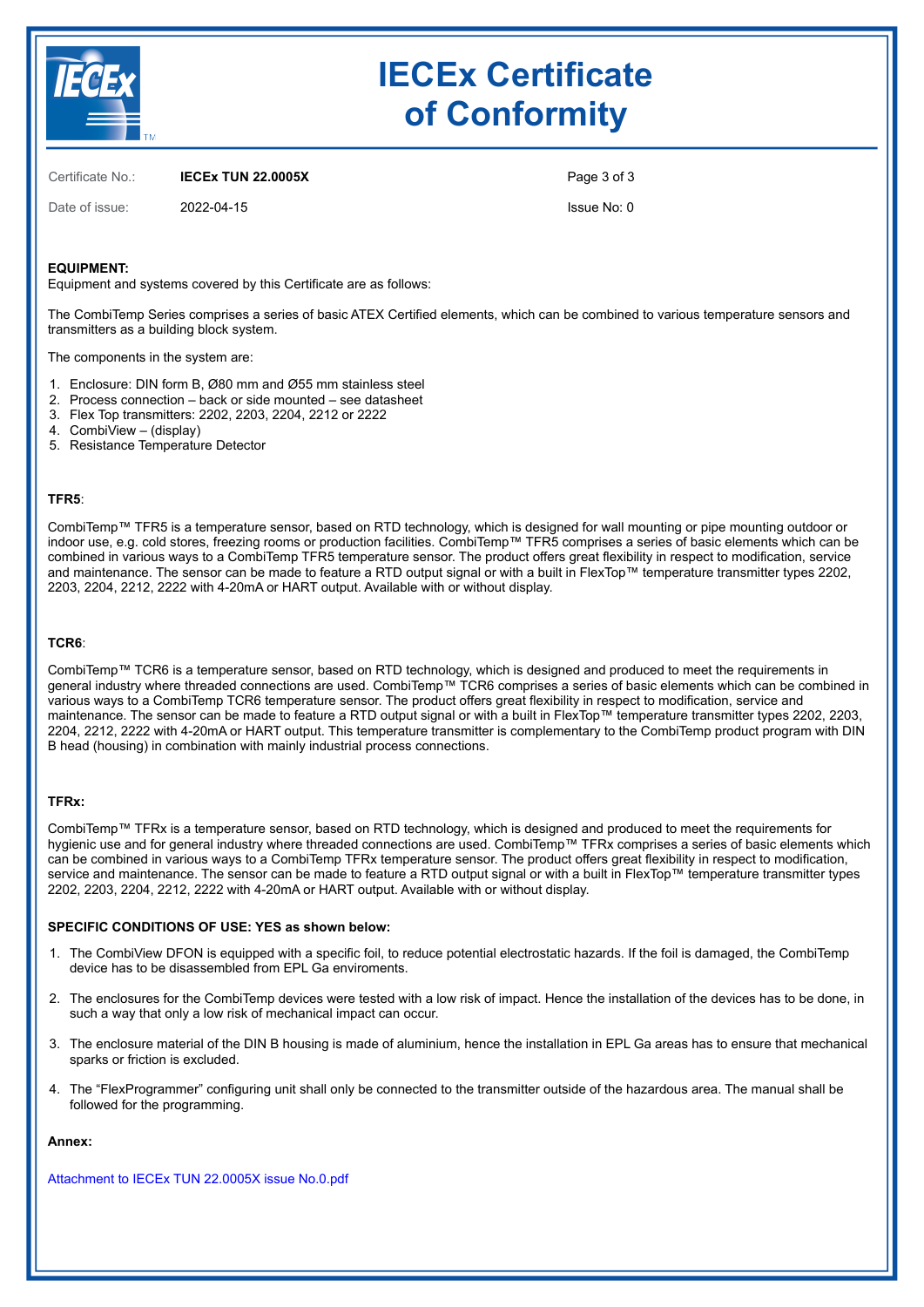

# **Page 1 of 3 Attachment to IECEx TUN 22.0005X issue No.: 0**

## **Description:**

The CombiTemp Series comprises a series of several elements, which can be combined to various temperature sensors and transmitters as a building block system.

The components in the system are:

- a) Enclosure: DIN form B, Ø80 mm or Ø55 mm stainless steel
- b) Process connection back or side mounted see datasheet
- c) Flex Top transmitters: 2202, 2203, 2204, 2212 or 2222
- d) CombiView (display)
- e) Resistance Temperature Detector

## **Type key:**

Valid type numbers for the types are:

TCR6 housing (DIN B enclosure): **TCR6-xxxx.x1xx.xxxx.xxxx.xxxx** TFR5 housing (Ø80 mm enclosure): **TFR5-xxxx.x1xx.xxxx** TFRx housing (Ø80 or Ø55 mm enclosure): **TFRx-xxxx.x1xx.xxxx.xxxx.xxxx**

For full type key see manufacturers numbering system.

## **TFR5**:

CombiTemp™ TFR5 is a temperature sensor, based on RTD technology, which is designed for wall mounting or pipe mounting outdoor or indoor use, e.g. cold stores, freezing rooms or production facilities.

CombiTemp™ TFR5 comprises a series of basic elements which can be combined in various ways to a CombiTemp TFR5 temperature sensor. The product offers great flexibility in respect to modification, service and maintenance.

The sensor can be made to feature a RTD output signal or with a built in FlexTop™ temperature transmitter types 2202, 2203, 2204, 2212, 2222 with 4-20mA or HART output. Available with or without display.

## **TCR6**:

CombiTemp™ TCR6 is a temperature sensor, based on RTD technology, which is designed and produced to meet the requirements in general industry where threaded connections are used.

CombiTemp™ TCR6 comprises a series of basic elements which can be combined in various ways to a CombiTemp TCR6 temperature sensor. The product offers great flexibility in respect to modification, service and maintenance.

The sensor can be made to feature a RTD output signal or with a built in FlexTop™ temperature transmitter types 2202, 2203, 2204, 2212, 2222 with 4-20mA or HART output.

–This temperature transmitter is complementary to the CombiTemp product program with DIN B head (housing) in combination with mainly industrial process connections.

## **TFRx:**

CombiTemp™ TFRx is a temperature sensor, based on RTD technology, which is designed and produced to meet the requirements for hygienic use and for general industry where threaded connections are used.

CombiTemp™ TFRx comprises a series of basic elements which can be combined in various ways to a CombiTemp TFRx temperature sensor. The product offers great flexibility in respect to modification, service and maintenance.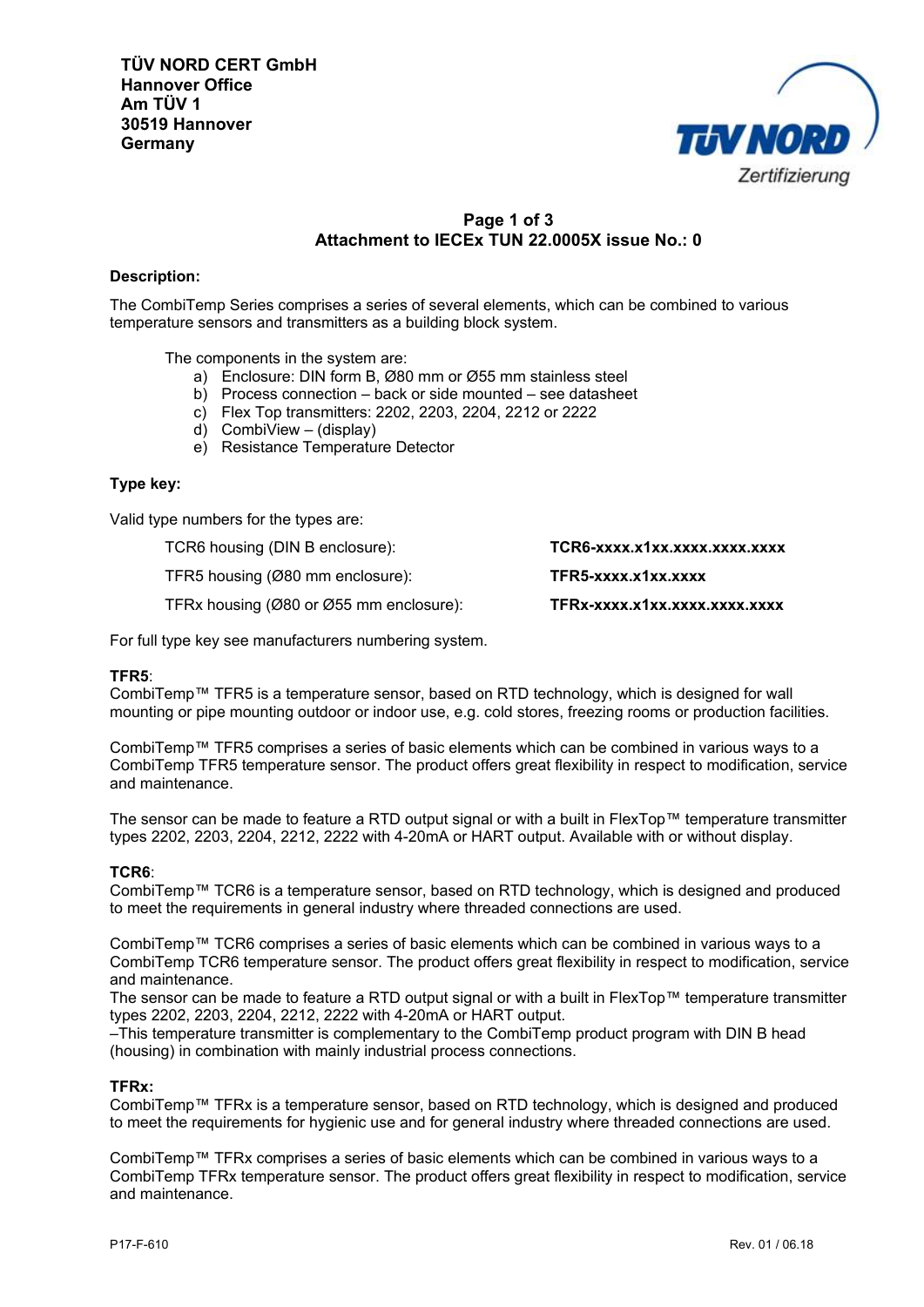

## **Page 2 of 3 Attachment to IECEx TUN 22.0005X issue No.: 0**

The sensor can be made to feature a RTD output signal or with a built in FlexTop™ temperature transmitter types 2202, 2203, 2204, 2212, 2222 with 4-20mA or HART output. Available with or without display.

## **Technical data:**

| For FlexTop™ 2202, 2203 and 2204: |                                                                                                                            |                           |          |                 |    |  |
|-----------------------------------|----------------------------------------------------------------------------------------------------------------------------|---------------------------|----------|-----------------|----|--|
| Supply- and                       | in type of protection Intrinsic Safety Ex ia IIC                                                                           |                           |          |                 |    |  |
| Signalcircuit                     | only for connection to a certified intrinsically safe circuit with the                                                     |                           |          |                 |    |  |
|                                   | following maxim values:                                                                                                    |                           |          |                 |    |  |
|                                   |                                                                                                                            | $U_i$                     | $=$      | 28              | V  |  |
|                                   |                                                                                                                            | $\mathbf{I}_{\mathbf{i}}$ | Ξ        | 100             | mA |  |
|                                   |                                                                                                                            | $P_i$                     | Ξ        | 700             | mW |  |
|                                   | effective internal Capacitance                                                                                             | $C_i$                     | =        | 10 <sup>°</sup> | nF |  |
|                                   | with DFON display                                                                                                          | $C_i$                     | $=$      | 25              | nF |  |
|                                   | effective internal Inductance                                                                                              | L <sub>i</sub>            | $\equiv$ | 10 <sup>°</sup> | μH |  |
|                                   | with DFON display                                                                                                          | Li                        | $=$      | 20              | nF |  |
|                                   |                                                                                                                            |                           |          |                 |    |  |
| For FlexTop™ 2212 and 2222:       |                                                                                                                            |                           |          |                 |    |  |
| Supply- and                       | in type of protection Intrinsic Safety Ex ia IIC                                                                           |                           |          |                 |    |  |
| Signalcircuit                     | only for connection to a certified intrinsically safe circuit with the                                                     |                           |          |                 |    |  |
|                                   | following maxim values:                                                                                                    |                           |          |                 |    |  |
|                                   |                                                                                                                            | $U_i$                     | $=$      | 30              | V  |  |
|                                   |                                                                                                                            | $\mathbf{I}_{\mathbf{i}}$ | $=$      | 95              | mA |  |
|                                   |                                                                                                                            | $P_i$                     | Ξ        | 750             | mW |  |
|                                   | effective internal Capacitance                                                                                             | $C_i$                     | $=$      | 11              | nF |  |
|                                   | with DFON display                                                                                                          | $C_i$                     | $\equiv$ | 26              | nF |  |
|                                   | effective internal Inductance                                                                                              | L <sub>i</sub>            | $=$      | 24              | μH |  |
|                                   | with DFON display                                                                                                          | Li                        | $=$      | 34              | nF |  |
|                                   |                                                                                                                            |                           |          |                 |    |  |
| Relay output                      | in type of protection Intrinsic Safety Ex ia IIC<br>only for connection to a certified intrinsically safe circuit with the |                           |          |                 |    |  |
|                                   | following maxim values:                                                                                                    |                           |          |                 |    |  |
|                                   |                                                                                                                            | $U_i$                     | $=$      | 30              | V  |  |
|                                   |                                                                                                                            | $\mathbf{I}_{\mathbf{i}}$ | Ξ        | 75              | mA |  |
|                                   |                                                                                                                            | $P_i$                     | $=$      | 750             | mW |  |
|                                   | effective internal Capacitance                                                                                             | $C_i$                     | Ξ        | 10              | nF |  |
|                                   | effective internal Inductance                                                                                              | Li                        | Ξ        | 10              | μH |  |

## **Thermal data:**

| Equipment        | temperature | ambient temperature range                                       |                                                                 |  |
|------------------|-------------|-----------------------------------------------------------------|-----------------------------------------------------------------|--|
|                  | class       | With DFON display                                               | Without display                                                 |  |
|                  |             |                                                                 |                                                                 |  |
| Flextop          | T6          |                                                                 | $-40^{\circ}$ C $\leq$ T <sub>amb</sub> $\leq$ +50 $^{\circ}$ C |  |
| 2202, 2203, 2204 | T5          | $-20^{\circ}$ C $\leq$ T <sub>amb</sub> $\leq$ +60°C            | $-40^{\circ}$ C $\leq$ T <sub>amb</sub> $\leq$ +85 $^{\circ}$ C |  |
|                  | T4          | $-20^{\circ}$ C $\leq$ T <sub>amb</sub> $\leq$ +65°C            |                                                                 |  |
|                  |             |                                                                 |                                                                 |  |
| Flextop          | T6          |                                                                 | $-40^{\circ}$ C $\leq$ T <sub>amb</sub> $\leq$ +56 $^{\circ}$ C |  |
| 2212,2222        | T5          | $-20^{\circ}$ C $\leq$ T <sub>amb</sub> $\leq$ +60 $^{\circ}$ C | $-40^{\circ}$ C $\leq$ T <sub>amb</sub> $\leq$ +71 $^{\circ}$ C |  |
|                  | Τ4          | $-20^{\circ}$ C $\leq$ T <sub>amb</sub> $\leq$ +65°C            | $-40^{\circ}$ C $\leq$ T <sub>amb</sub> $\leq$ +80 $^{\circ}$ C |  |
|                  |             |                                                                 |                                                                 |  |
| Relay outputs    | T5          | $-20^{\circ}$ C $\leq$ T <sub>amb</sub> $\leq$ +60 $^{\circ}$ C |                                                                 |  |
|                  | T4          | $-20^{\circ}$ C $\leq$ T <sub>amb</sub> $\leq$ +65°C            |                                                                 |  |